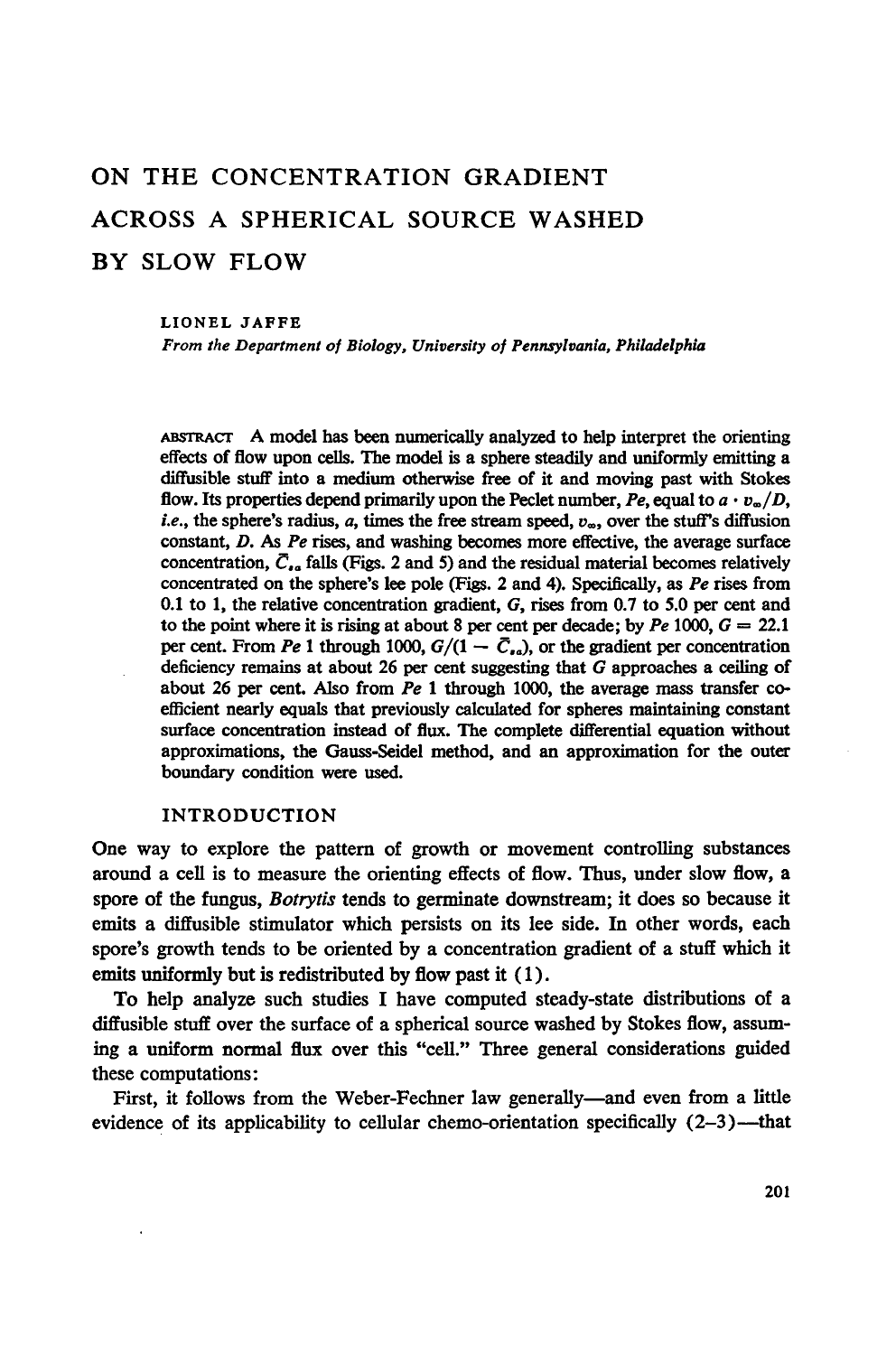the degree of cell orientation will depend upon some measure of the relative concentration gradients across them. I would guess that a sufficient approximation to this unknown measure is "the gradient,"  $G$ :

$$
G = \int_0^{\tau} C_{\epsilon} \cdot \cos \theta \, d\theta / \int_0^{\tau} C_{\epsilon} \, d\theta \tag{1}
$$

where  $C_8$  = concentration at a point on the cell's surface,

 $\theta$  = latitude with respect to the flow axis, zero being upstream.

The gradient, then, is the primary desidiratum, and its accuracy a main guide to computation.

Secondly, it follows from simple analytical considerations that the distributions have the general form:

$$
C_{\bullet} = C_{\bullet \bullet} \cdot \bar{C}_{\bullet}(\theta, \; Pe) \tag{2}
$$

where  $C_{i_0}$  = concentration on the cell's surface in a stagnant medium,

 $Pe$  = Peclet number (based on the radius), a dimensionless parameter equal to  $a \cdot v_{\infty}/D$ , where in turn,

- $v_{\infty}$  = flow speed far from the cell,
- $a =$  cell's radius.

 $D = \text{stuff's diffusion constant.}$ 

Evidently then:  $\bar{C}_i$  = a surface concentration under flow relative to that in a stagnant medium, and:

$$
G = \int_0^{\tau} \bar{C}_\bullet \cos \theta \, d\theta \bigg/ \int_0^{\tau} \bar{C}_\bullet \, d\theta. \tag{3}
$$

That is, the gradient depends only upon the Peclet number.

Thirdly, it is of primary importance to obtain results for an intermediate range of Peclet numbers, perhaps 1 through 100, since for  $Pe \ll 1$ , flow will be too slow to effect a significant gradient while for  $Pe \gg 100$ , it will be so rapid as—in real experiments—to influence cells through a confusing mixture of mechanisms.

The large literature on transport from spheres under flow  $(4-10)$  is of relatively little use here since:  $(a)$  Sources maintaining a constant concentration (rather than constant flux) at their surfaces are considered, and/or  $(b)$  Only the flux averaged over the sphere's surface is calculated, and/or  $(c)$  Intermediate Peclet ranges are not considered, and/or  $(d)$  Low Reynolds numbers are not considered, etc. These limitations arise not only from different objectives-those of engineering-but also from the difficulty of obtaining solutions by analytical means. One thing made plain is the need for numerical analysis.

# METHODS

In Brief The region analyzed is bounded by the spherical source and an outer concentric sphere. However, since the system is symmetrical about the flow axis, the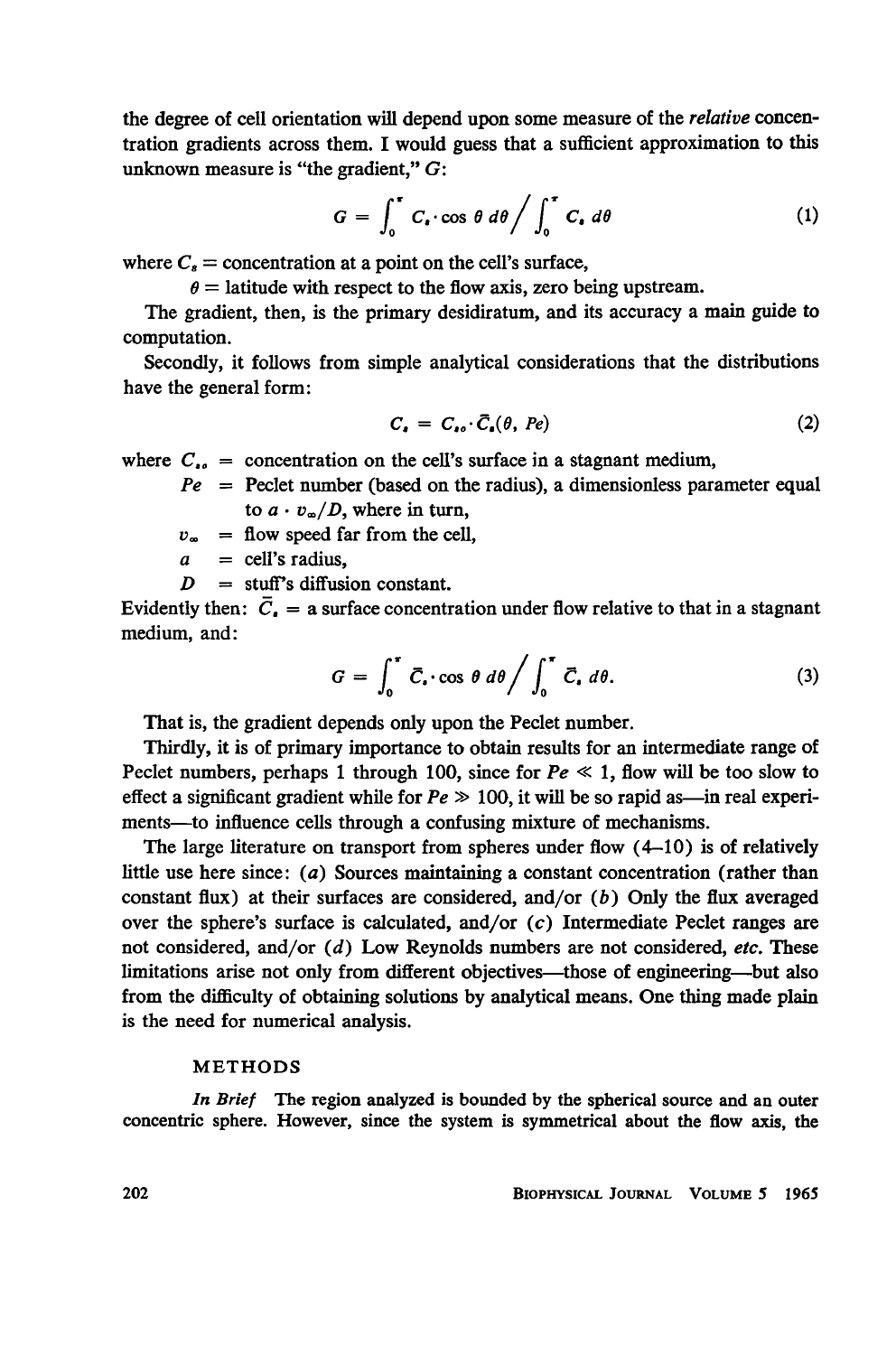governing differential equation is two-dimensional and the region analyzed can be considered a semiannulus (Fig. 1). The inner boundary condition is one of constant normal flux; the outer, a crude estimate of the concentration, C. Using polar coordinates and central differences the differential equation was converted to a system of finite difference equations which were then solved by the Gauss-Seidel method with the aid of I.B.M. 7074 and 7094 computers. The results reported required the equivalent of about one and one-half hours of actual computation time on the 7094.

Differential Equation. The basic equation is well known. It develops from the idea that in the steady state in any small volume, the rate of concentration change due to diffusion (as described by Fick's law) is compensated by convection; the velocity field is given by the Stokes solution. (See reference 9, p. 388 or reference 4, p. 81.) This yields the following elliptic equation in polar coordinates:

$$
(r^2)\partial^2 C/\partial r^2 + \partial^2 C/\partial \theta^2 + (2r - Pe \cdot v_r \cdot r^2)\partial C/\partial r + (\text{ctn } \theta - Pe \cdot v_\theta \cdot r)\partial C/\partial \theta = 0
$$
 (4)

where  $v_r$  and  $v_\theta$  are the normalized components of the velocity field, thus:

$$
v_r = -(1 - 1.5r^{-1} + 0.5r^{-3}) \cos \theta
$$
  
\n
$$
v_{\theta} = (1 - 0.75r^{-1} + 0.25r^{-3}) \sin \theta
$$
 (5)

Boundary Conditions. The system is conveniently normalized by setting,

$$
a = 1 \qquad D = 1 \qquad P = 4\pi \tag{6}
$$

where P is the total rate of production of the stuff. Hence, too,  $C_{0} = 1$ , and  $C_{1} = \overline{C}_{1}$ .  $C_R$ , the concentration on the outer boundary is crudely approximated as follows (Fig. 1):

$$
C_R = 0 \qquad \text{for} \quad \theta \le \pi/2
$$
  
\n
$$
C_R = K \qquad \text{for} \quad \theta \ge \bar{\theta} \qquad (7)
$$
  
\n
$$
C_R = K \left( \frac{\theta - \pi/2}{\bar{\theta} - \pi/2} \right) \text{ for } \pi/2 < \theta < \bar{\theta}
$$



FIGURE 1 Illustration of the region analyzed. This is the region for  $Pe$  1 with the finest grid used  $(32 \times 32)$ .

# LIONEL JAFFE The Concentration Gradient across a Spherical Source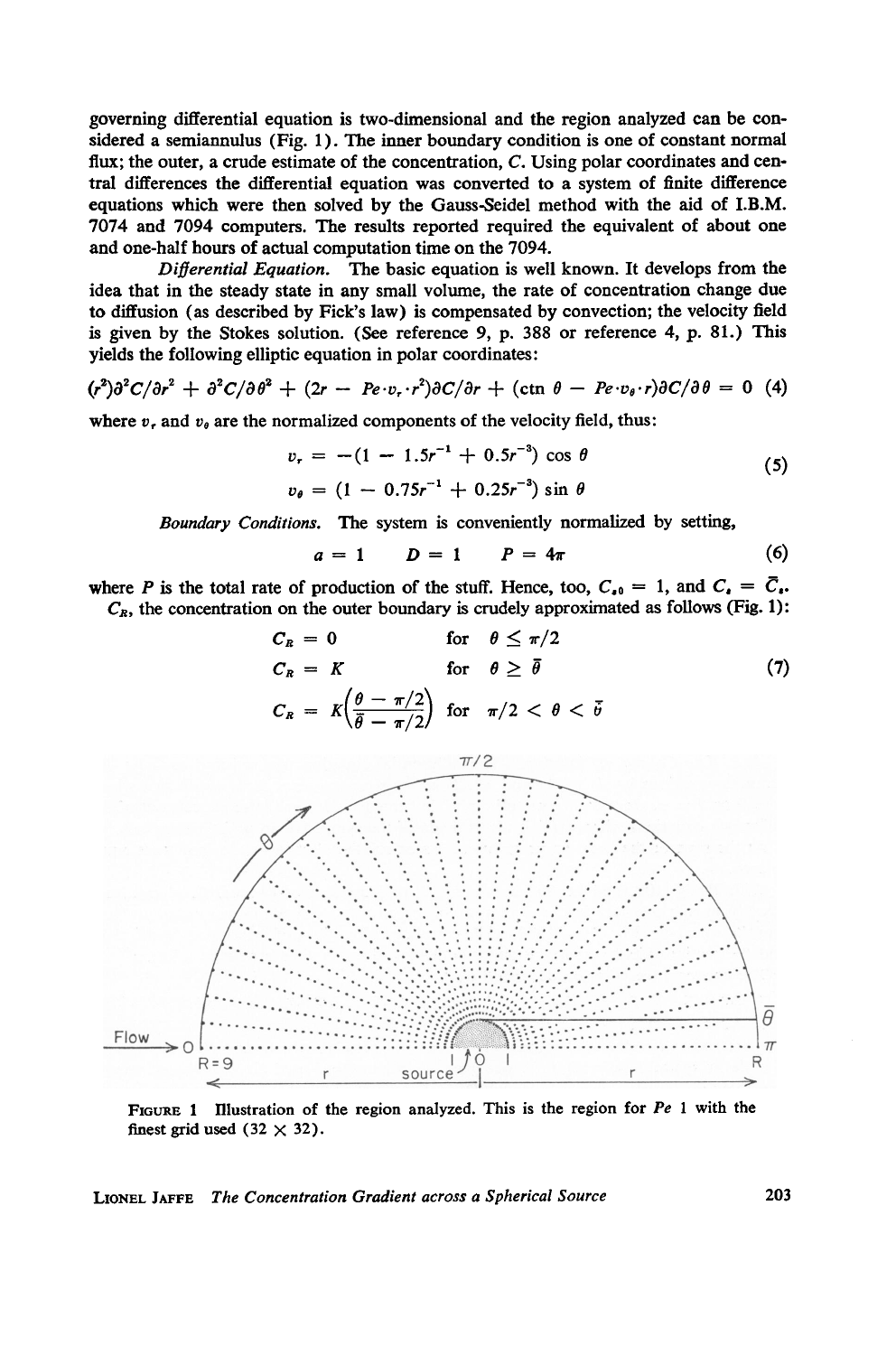#### TABLE <sup>I</sup>

## RADII OF THE OUTER BOUNDARIES USED IN THE ANALYSES

| Note that the inner, source sphere's radius was set at unity (Fig. 1). |  |  |  |
|------------------------------------------------------------------------|--|--|--|
|------------------------------------------------------------------------|--|--|--|

| Pe 0.1 0.2 0.5 1 3 10 100 1000<br>R 25 17 13 9 6 3.7 1.8 1.3 |  |  |  |  |
|--------------------------------------------------------------|--|--|--|--|
|                                                              |  |  |  |  |

where  $\bar{\theta} = \pi/2 + \cos^{-1}(R^{-1})$ 

 $R =$  outer boundary's radius.

Then  $K$  is calculated to make the total convective flux across the outer boundary equal to P. This procedure yields:

$$
K = 4/Pe(R^2 - 1.5R + 0.5R^{-1})(\cos^2 \bar{\theta} + 0.25\bar{\theta}^{-1}\sin 2\bar{\theta} - 0.5\cos 2\bar{\theta})
$$
 (8)

Values of  *large enough to sufficiently reduce the error thus introduced into the* concentrations on the source's surface,  $C<sub>s</sub>$  were selected by exploring  $C<sub>s</sub>$  as a function of  $R$  for each value of  $Pe$  used. (Table I.) Costs of these preliminary computations were minimized by using relatively coarse grids and by first estimating the required R value on the basis of the theoretical error function:

$$
E = e^{-P_s(R-1.5 \ln R - 0.25R^{-s}-0.75)}
$$
\n(9)

The clearest derivation of E starts by considering the downstream region near  $\theta = \pi$ where tangential transport is negligible. Within a small solid angle there, the differential equation takes the simple form:

$$
-D \cdot dC/dr \cdot r^2 + v_r \cdot C \cdot r^2 = \text{constant radial flux.} \tag{10}
$$

One can then easily obtain  $C<sub>t</sub>$  and show that:

$$
\partial C_{\bullet}/\partial C_{r} = E. \tag{11}
$$

The Course of Solution. The differential equation was reduced to finite differences equations involving  $\Delta r$  and  $\Delta \theta$ . This was routine except for a small trick where  $\theta = 0$  or  $\theta = \pi$ . Here ctn $\theta$  goes to infinity, but this troublesome term cancels out of the difference equations when explicit use is made of the symmetry around the flow axis.

At the start of the iterative procedure, all recalculated  $C$  values were simply set equal to zero.

With  $Pe < 100$ , and beyond a relatively small number of sweeps,  $C<sub>r</sub>$  always rose steadily during the iteration process and converged upon values that rose steadily from front to rear pole. For  $Pe = 1000$ , while certain combinations of increment sizes in the r and  $\theta$  directions yielded gross instability, others sufficed to yield a reliable solution.

The convergence criterion depended on

$$
\omega = 1 - (C_{\epsilon f})_{i-N_B}/(C_{\epsilon f})_i \tag{12}
$$

where  $(C_{\bullet}f)$  is the value of C at the source's rear pole after *i* iterations and N<sub>r</sub> is the number of nodes in the radial direction (N, was generally about 20). I used  $C_{\bullet}$  since it was seen to converge most slowly. Generally, computation was stopped when  $\omega$  fell below 10<sup>-2</sup>, though spot checks were extended to 10<sup>-3</sup>.

Let  $N_r$ , and  $N_\theta$  represent the number of nodes in the radial and tangential directions,

204 BIOPHYSICAL JoURNAL VOLUME <sup>5</sup> 1965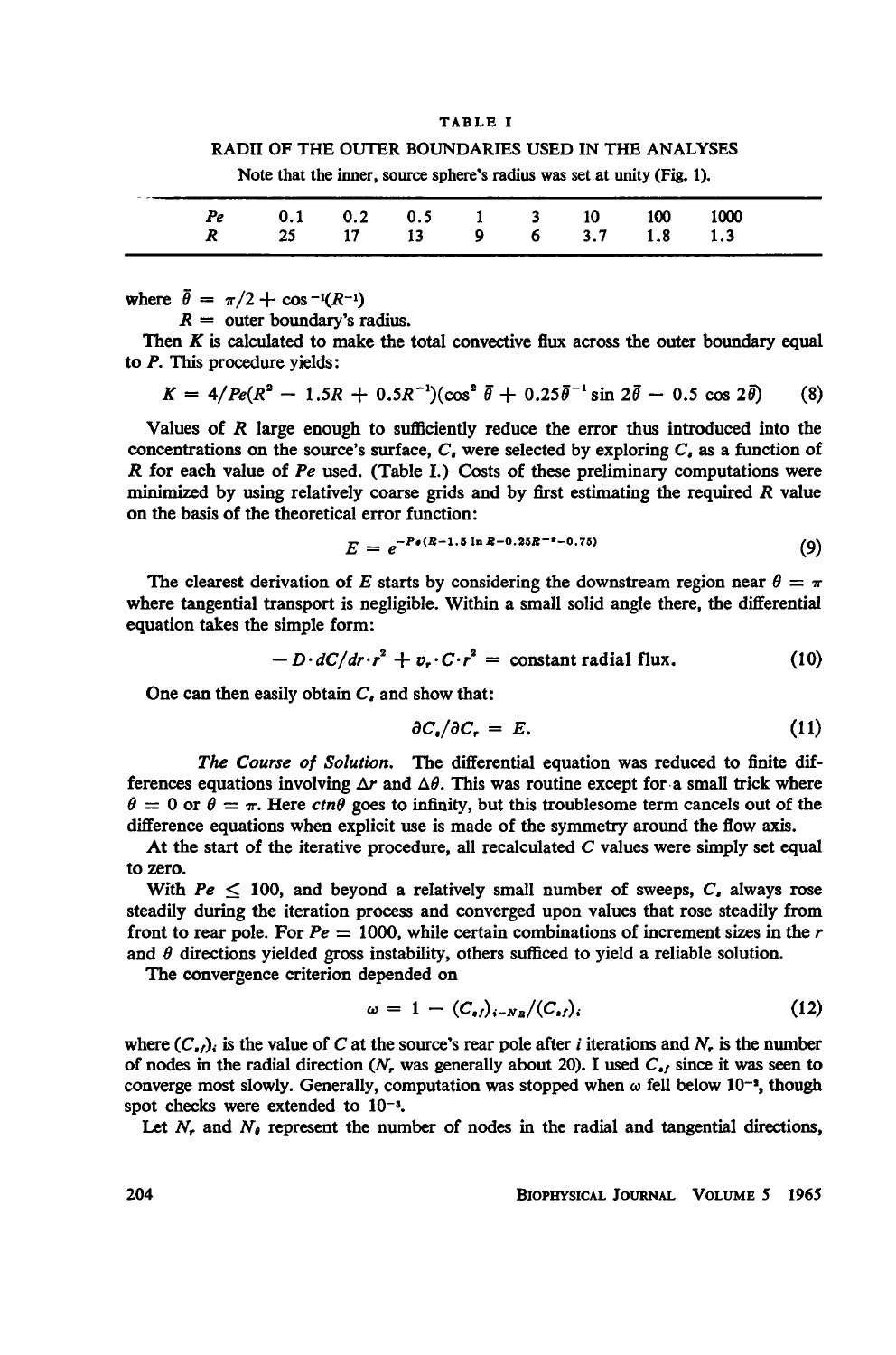#### TABLE II

# METHOD OF EXTRAPOLATING TO THE VALUE OF THE GRADIENT, G (LEFT) OR OF THE AVERAGE CONCENTRATION,  $\overline{C}_{g_A}$  (RIGHT) FOR AN INFINITELY FINE MESH

These results are for  $Pe 1$ . The figures in the body of the table are values of G (in per cent terms) or  $\overline{C}_{\epsilon\alpha}$  as computed for the indicated finite meshes.

|                                       | $N_{\theta}$ : | 6          | 8 | 16                      | 32  | $\infty$      | 6              | 8 | 16                              | 32    | $\infty$        |
|---------------------------------------|----------------|------------|---|-------------------------|-----|---------------|----------------|---|---------------------------------|-------|-----------------|
| $N_{r}$<br>16<br>32<br>64<br>$\infty$ |                | 6.6<br>6.7 |   | $6.3$ $5.6$ $4.9$ $4.7$ | 5.0 | $5.0 \pm 0.1$ | 0.758<br>0.796 |   | $0.606$ $0.604$ $0.602$ $0.602$ | 0.753 | $0.80 \pm 0.01$ |

respectively. Then for each Peclet number, the grid selection procedure was to compute the  $C_{\epsilon}$  curve, and then G with a pair of small values for N, and N<sub>o</sub> (i.e. a very coarse grid), recompute with  $N_{\theta}$  fixed at the first low value and N, increasing and then *vice versa*, inspect the gradients so obtained, then, if appropriate, make a final computation with high values of  $N_r$ , and  $N_\theta$ , and finally extrapolate to the gradient for an infinitely fine grid. This process is illustrated by the results for  $Pe = 1$  shown in Table II (left). Besides the gradient, it was also of some interest to compute the average surface concentration,  $\bar{C}_{\epsilon a}$  from the same  $C<sub>r</sub>$  curves. The results for  $Pe = 1$  are shown in Table II (right). Note that the gradient required a relatively fine grid tangentially for enough accuracy while the average required a finer grid radially. Since the computational requirements for G and for  $\bar{C}_{a}$  differed thusly, and since G was the first objective, somewhat more extensive and accurate data are reported for G than for  $C_{\epsilon a}$  in the main results section.

The finest grids used generally had about a thousand nodes and took about 300 to 2000 sweeps to converge. The computation at each of the  $N_r \times N_\theta$  nodes at which C was recalculated during each sweep took about 110 microseconds on the 7094 machine.

Errors. The results made it obvious that the largest errors generally arose from the finite number of nodes. These so called discretation errors were estimated by inspection of tables such as Table II and are the main components of the estimated over-all computational errors.

# RESULTS AND DISCUSSION

The computer's raw output consists of concentrations (relative to those in a stagnant medium) at each node of the region analyzed; however, <sup>I</sup> report only surface concentrations, represented by  $\overline{C}_n$ , since these are most reliable and applicable. Data computed with the finest grids used are shown in Fig. 2.

Evidently, the  $\overline{C}_n$  functions of  $\theta$  are bell-shaped curves peaking at the sphere's rear pole. Over the range graphed, the main-and expected-change of these curves as the Peclet number rises and washing becomes more effective is simply a fall in the average concentration. It is also seen that the curves peak somewhat more sharply as Pe rises.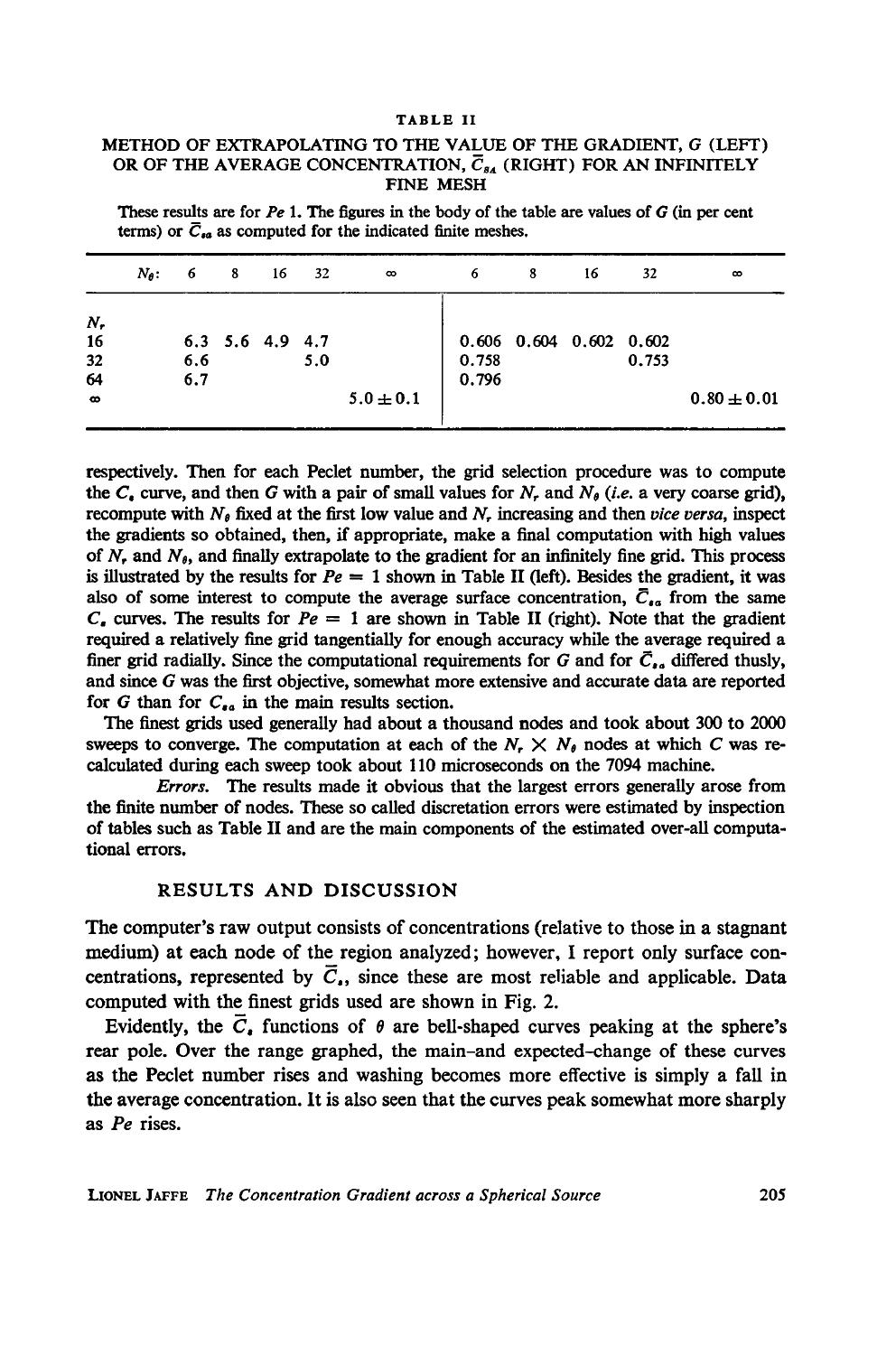

FIGURE 2 Concentrations at the source sphere's surface relative to that in a stagnant medium for various Peclet numbers. The number of nodes in the grids used to compute these results are shown at the right. These are raw data except at  $Pe$  1 where a small correction for the discretation error was applied (all computed values were increased by 7 per cent).

| <b>ABL</b><br>1 I I |  |
|---------------------|--|
|---------------------|--|

| $_{\mathit{Pe}}$ | G              | С.,               | 1/F      | $G/(1-\overline{C}_{aa})$ |
|------------------|----------------|-------------------|----------|---------------------------|
| 0                | 0              |                   |          |                           |
| 0.1              | $0.7 \pm 0.1$  |                   |          |                           |
| 0.2              | $1.3 \pm 0.1$  |                   |          |                           |
| 0.5              | $3.0 \pm 0.1$  | $0.91 \pm 0.05$   | 0.86     |                           |
|                  | $5.0 \pm 0.1$  | $0.80 \pm 0.01$   | 0.81     | $25 \pm 1$                |
| 3                | $8.9 \pm 0.1$  | $0.67 \pm 0.01$   | 0.68     | $27 + 1$                  |
| 10               | $12.8 \pm 0.1$ | $0.53 \pm 0.005$  | 0.54     | $27.3 \pm 0.4$            |
| 100              | $18.7 \pm 0.2$ | $0.297 \pm 0.002$ | 0.306    | $26.6 \pm 0.4$            |
| 1000             | $22.1 \pm 0.3$ | $0.153 \pm 0.001$ | 0.159    | $26.1 \pm 0.4$            |
| $\infty$         | 26 ?           | 0                 | $\bf{0}$ | 26 <sub>7</sub>           |

PARAMETERS CHARACTERIZING CONCENTRATIONS AT SURFACE OF SPHERE UNDER SLOW FLOW (SEE TEXT)

BIOPHYSICAL JOURNAL VOLUME 5 1965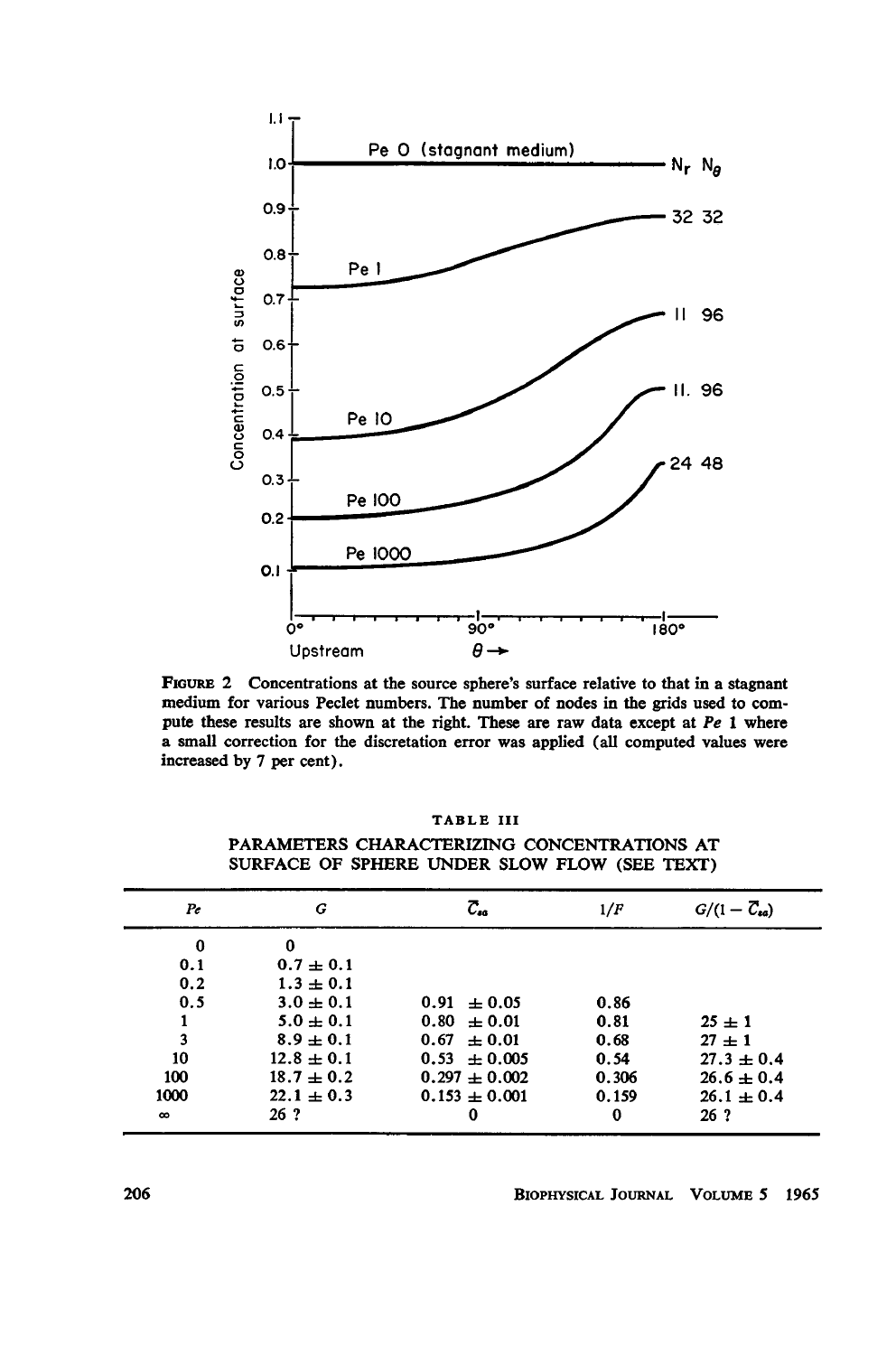

FIGURE <sup>3</sup> Concentrations at the source sphere's surface relative to the average surface concentration at each Peclet number.

The immediate application seems to involve a response to the relative concentration distributions across cells, that is the ratios  $\overline{C}_{\bullet}/\overline{C}_{\bullet \bullet}$  where  $\overline{C}_{\bullet \bullet}$  is the concentration averaged over the surface. Starting with the data of Fig. 2, these are plotted in Fig. 3. They are again a family of bell-shaped curves peaking with increasing sharpness at the downstream pole as Pe rises.

My measures, G, of the relative concentration gradients across the sphere (as defined in equation (1) and as calculated from  $\overline{C}_4$  curves and extrapolated to infinitely fine grids) are reported, in per cent terms, in Fig. 4 and Table III. As might be expected



FIGURE 4 G, the relative concentration gradient across the sphere (in per cent terms) as a function of the Peclet number.

LIONEL JAFFE The Concentration Gradient across a Spherical Source 207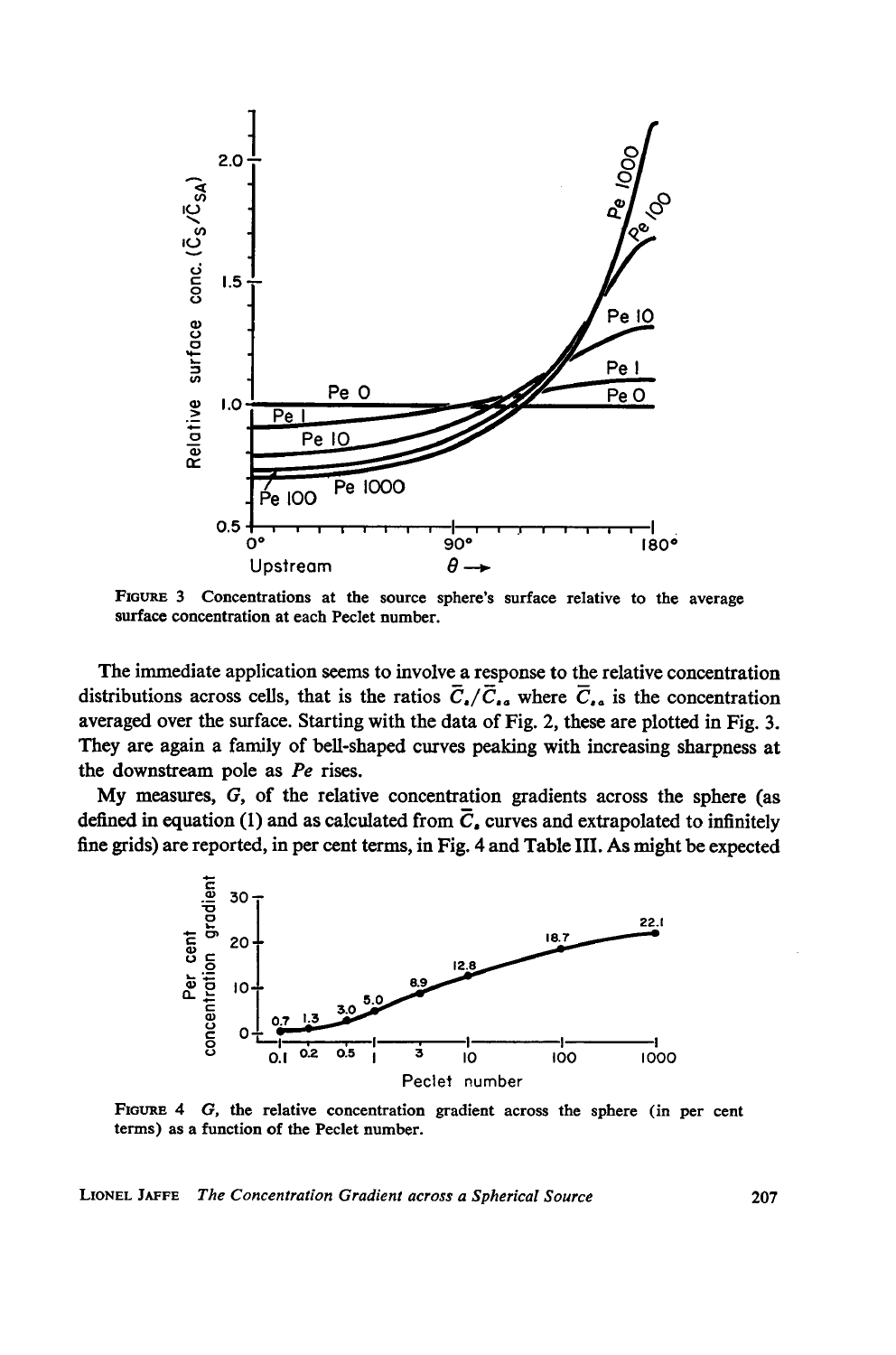

FIGURE 5 The average concentration at the sphere's surface relative to that in a stagnant medium for various Peclet numbers.

on dimensional grounds, G rises most swiftly near Peclet one. It rises about sevenfold, from 0.7 to 5.0 per cent, and to a point where it is rising at about 8 per cent per decade, as Pe rises from 0.1 to 1. However, even at Pe 1000, G only reaches 22 per cent.

The average surface concentrations (relative to those in a stagnant medium),  $\overline{C}_{\epsilon a}$ , are shown in Fig. 5 and Table III. Also in this table I have listed the function  $G/(1 - C_{\epsilon_0})$ , or gradient per concentration deficiency. It is remarkably constant, at about 26 per cent, for Peclet numbers from <sup>1</sup> to 1000. Since the concentration must go to zero as Pe rises, this would suggest a limiting value of 26 per cent for the gradient at high Pe.

Using somewhat cruder methods, various investigators (5-8) have computed the average surface fluxes for spheres maintaining a constant surface concentration under Stokes flow. The most accurate data seems to be that of Ward (6). Again in Table III, I have listed the reciprocals,  $1/F$  of Ward's flux values (relative to the stagnant case). At least from  $Pe$  1 through 1000, the average surface concentration at constant flux is evidently close or perhaps even equal to the average reciprocal flux at constant concentration. In other words, the so called mass transfer coefficients, or fluxes per concentration difference are similar or the same for the two extreme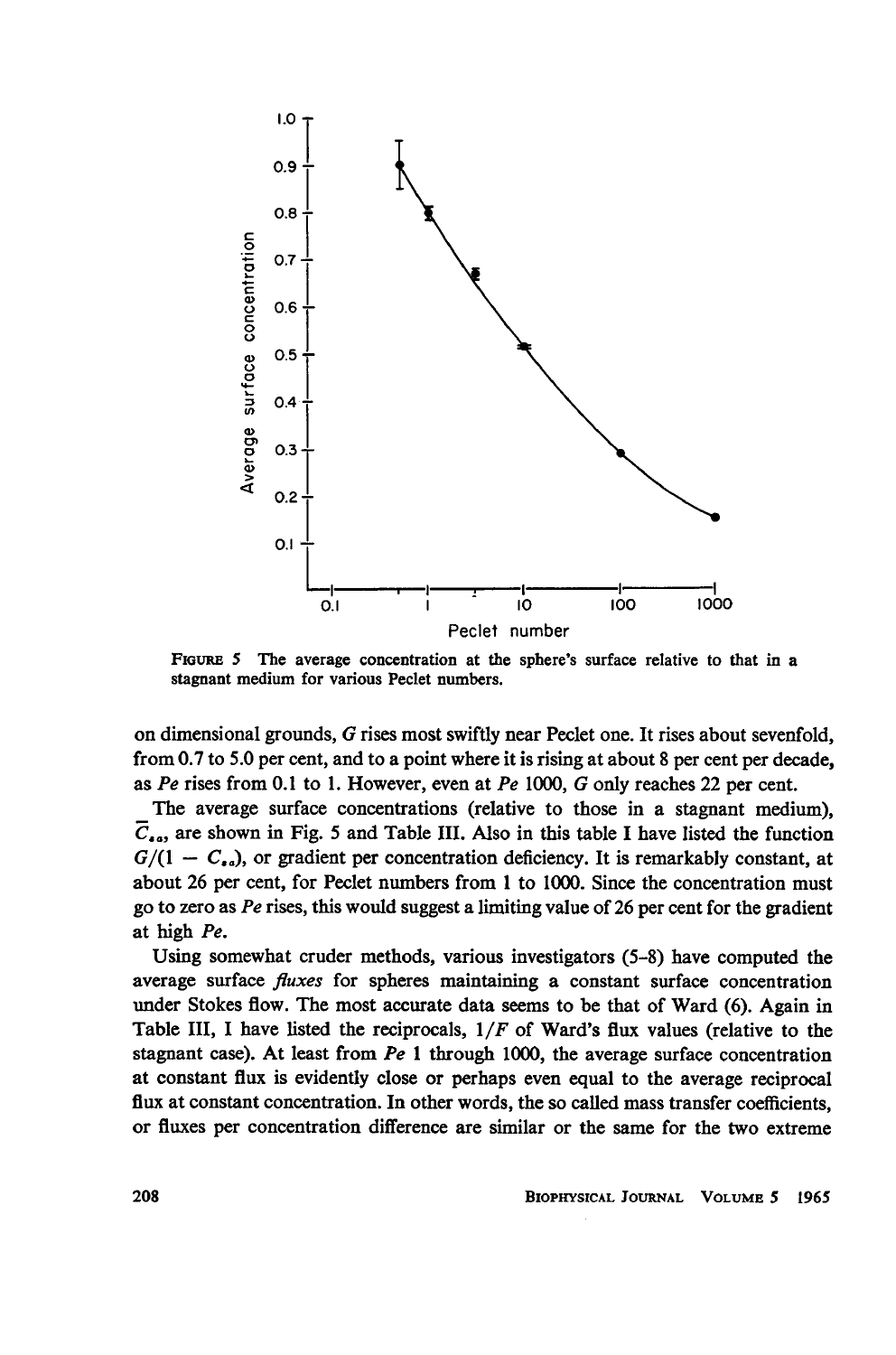boundary conditions. It would certainly be interesting to get some understanding of this curious fact as well as of the above noted constancy of  $G/(1 - C_{\alpha})$ .

All these results hold for a cell emitting a stuff into a medium otherwise free of this material. If the flowing medium bears the background concentration,  $C<sub>b</sub>$ , then it follows from the independence of diffusing particles and equation (2) that

$$
C_{\bullet} = C_{\bullet \bullet} \cdot \vec{C}_{\bullet} + C_{\bullet} \tag{12}
$$

Solution of an elementary differential equation yields:

$$
C_{so} = P/4\pi a D \tag{13}
$$

where  $P$  is the total rate of emission of the stuff. Hence:

$$
C_{\bullet} = (P/4\pi a D) \cdot \bar{C}_{\bullet} + C_{b} \qquad (14)
$$

The gradient thus produced will approach zero at *any* Peclet number as the background concentration rises.

Now, there is nothing in the derivation which depends upon  $P$  being positive. If P is negative, that is if the cell is *absorbing* the stuff at the rate P, then equation (11) is still valid as long as  $C_e \geq 0$ . For a cellular sink, then, the concentration is lowest rather than highest on the lee side, and the gradient will become very high at any positive Peclet number when P,  $\overline{C}_n(Pe)$ , and  $C_b$  are such that the concentration at the rear pole approaches zero. On the other hand, just as with a source, if  $C<sub>b</sub>$  is high enough the gradient will approach zero. So  $P$ , and  $C<sub>b</sub>$  must be known, as well as Pe to calculate flow gradients across an absorber. Furthermore, the equal flux assumption, while widely plausible for an emitter is likely to be of narrow validity for an absorbing cell. Altogether, then, such flow analysis is far more likely to be practically applicable to emitting than to absorbing cells.

This work was supported by both the National Science Foundation and the National Institutes of Health.

Received for publication, May 18, 1964.

## REFERENCES

- 1. MULLER, D., and JAFFE, L., A quantitative study of cellular rheotropism, Biophysic. J., 1965, 5, in press.
- 2. BROKAW, C. J., Chemotaxis of bracken spermatozoids, J. Exp. Biol., 1958, 35, 197.
- 3. Miyosm, M., Ueber Chemotropismus der Pilze, Botanische Zeitung, 1894, 52, 1.
- 4. LEVICH, V. G., Physiochemical Hydrodynamics, Englewood Cliffs, New Jersey, Prentice-Hall, Inc., 1962.
- 5. YUGE, T., Theory of heat transfer of spheres in uniform stream at low Reynolds numbers, Rep. 57, Institute of High Speed Mechanics, T6hoku University, Sendai, Japan, 1955.
- 6. WARD, D. M., Mass transfer from solid and fluid spheres at low Reynolds numbers, Ph.D. Thesis, University of Toronto, 1961.
- 7. BOWMAN, C. W., WARD, D. M., JOHNsON, A. I., and TRAss, O., Mass transfer from fluid and solid spheres at low Reynolds numbers, Canad. J. Chem. Eng., 1961, 39, 9.

LIONEL JAFFE The Concentration Gradient across a Spherical Source 209